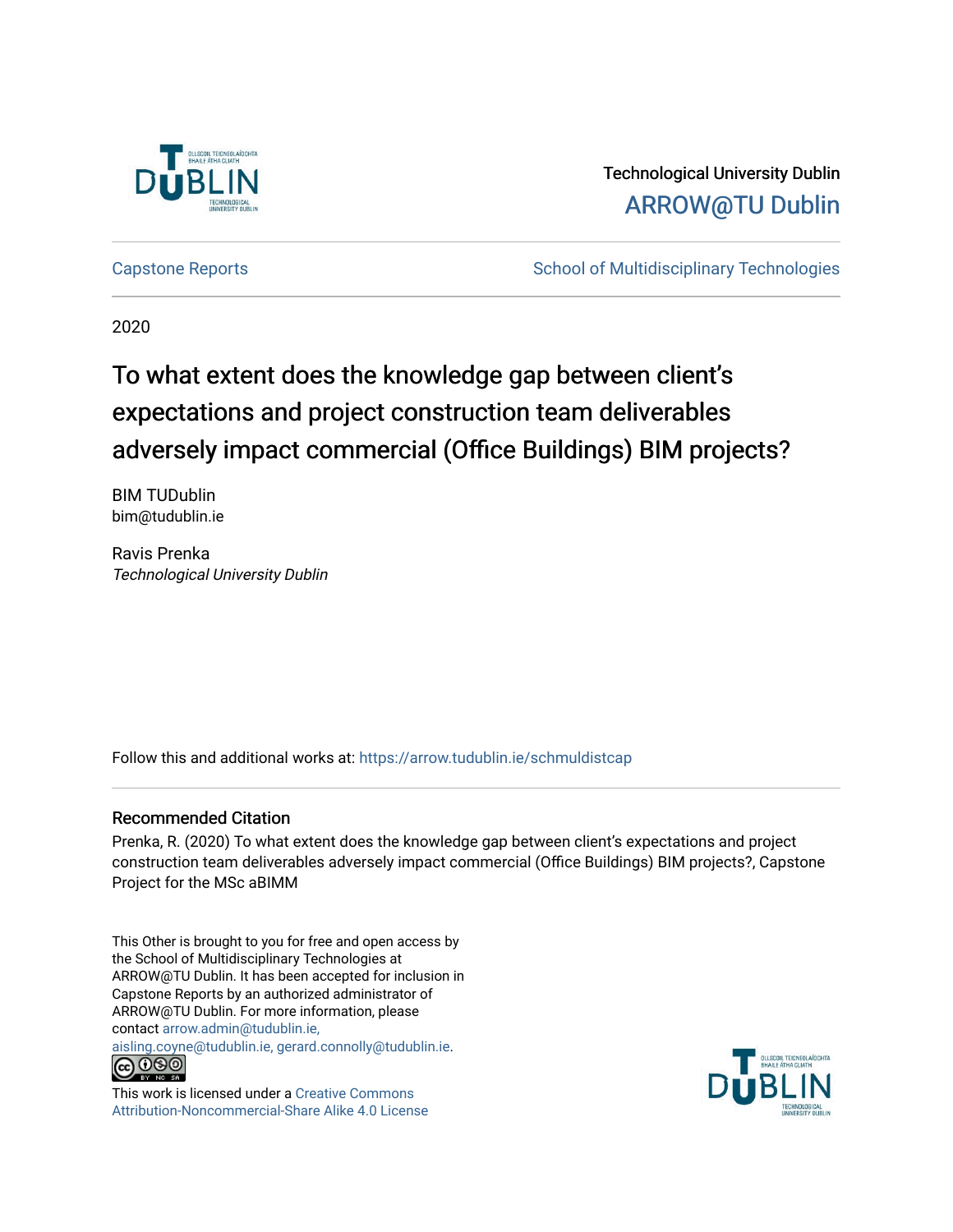To what extent does the knowledge gap between client's expectations and project construction team deliverables adversely impact commercial (Office Buildings) BIM projects?

### **Raivis Prenka**

*School of Multidisciplinary Technologies Technological University Dublin, Bolton Street, Dublin 1, Ireland* E-mail: <sup>[1](mailto:1raivis.prenka@mytudublin.ie)</sup>[raivis.prenka@mytudublin.ie](mailto:1raivis.prenka@mytudublin.ie) <sup>[2](mailto:2C12562133@mytudublin.ie)</sup>[C12562133@mytudublin.ie](mailto:2C12562133@mytudublin.ie)

**Abstract ̶ Building Information Modelling (BIM) is an evaluation methodology that has the potential to achieve an adequate communication of information between different construction project stakeholders and clients. Due to the amount of information involved in construction projects and the requirement in control of time, cost and waste, BIM can be perceived as a future-proofed design, construction and Facilities Management (FM) process. Having been involved in various projects working to Level 2 BIM standards over the past 3 years the author has seen a gap in terms of client's expectations of BIM deliverables and those which are actually produce by the project teams. This is most evident during the building to operations phase at project handover. A better way of communicating the BIM process to client should be implemented, exploiting its full potential, not only through the duration of design and construction phase of the building, but more importantly for the operation and maintenance of the building assets following handover to the client. Literature review was conducted investigating the gaps in communication and client and design and construction team stakeholder perspectives on the BIM process. A prototype solution, aiming to help and bridge the communication gap was derived. The objective of this research, which involved literature review, stakeholder interviews and proposed focus group discussions was to develop a prototype solution with the aim of helping to bridge the gap between client expectations and project team delivery.**

*Keywords* **̶** BIM, Client, Communication, Construction, Engagement, Knowledge Gaps

## I INTRODUCTION

Building Information Modelling (BIM) allows for improvement and innovation in building visualisation, coordination, and communication for construction organisations (Wan Mohammad, Abdullah, Ismail & Takim, 2018). It enables project stakeholders to embrace the BIM model as a way of visualising, analysing, simulating, verifying and rehearsing complex procedures and manipulating the real operating construction conditions, that are important at the early project stages (Husain, Razali and Eni, 2018). Whole lifecycle asset management (AM) is embraced by BIM; therefore, it is promoting efficiency and productivity, speed of delivery, and increases profitability by reduction of errors, rework and overall waste in construction (Georgiadou, 2019). With proper definition of requirements and appointment of capable project delivery teams BIM has the potential to improve facility operations and maintenance (O&M) activities and provide new functionalities for Facility Managers (FMs), such as intuitional three-dimensional (3D) visualisation, comprehensive analysis, and real-time building information access (Gao & Pishdad-Bozorgi, 2019).

A range of BIM standards have been developed by British Standards Institution (BSI) supporting the statements about BIM process and are listed by BSI Group (2020) as follows:

- BS EN ISO 19650-1:2018 Organization and digitization of information about buildings and civil engineering works, including building information modelling (BIM) – Information management using building information modelling, Part 1: Concepts and principles
- BS EN ISO  $19650-2:2018$  Organization and digitization of information about buildings and civil engineering works, including building information modelling (BIM) – Information management using building information modelling, Part 2: Delivery phase of the assets,
- PAS 1192-3:2014 Specification for information management for the operational phase of assets using building information modelling,
- PAS 1192-4:2014 Collaborative production of information, Part 4: Fulfilling employer's information exchange requirements using COBie – Code of practice,
- PAS 1192-5:2015 Specification for securityminded building information modelling, digital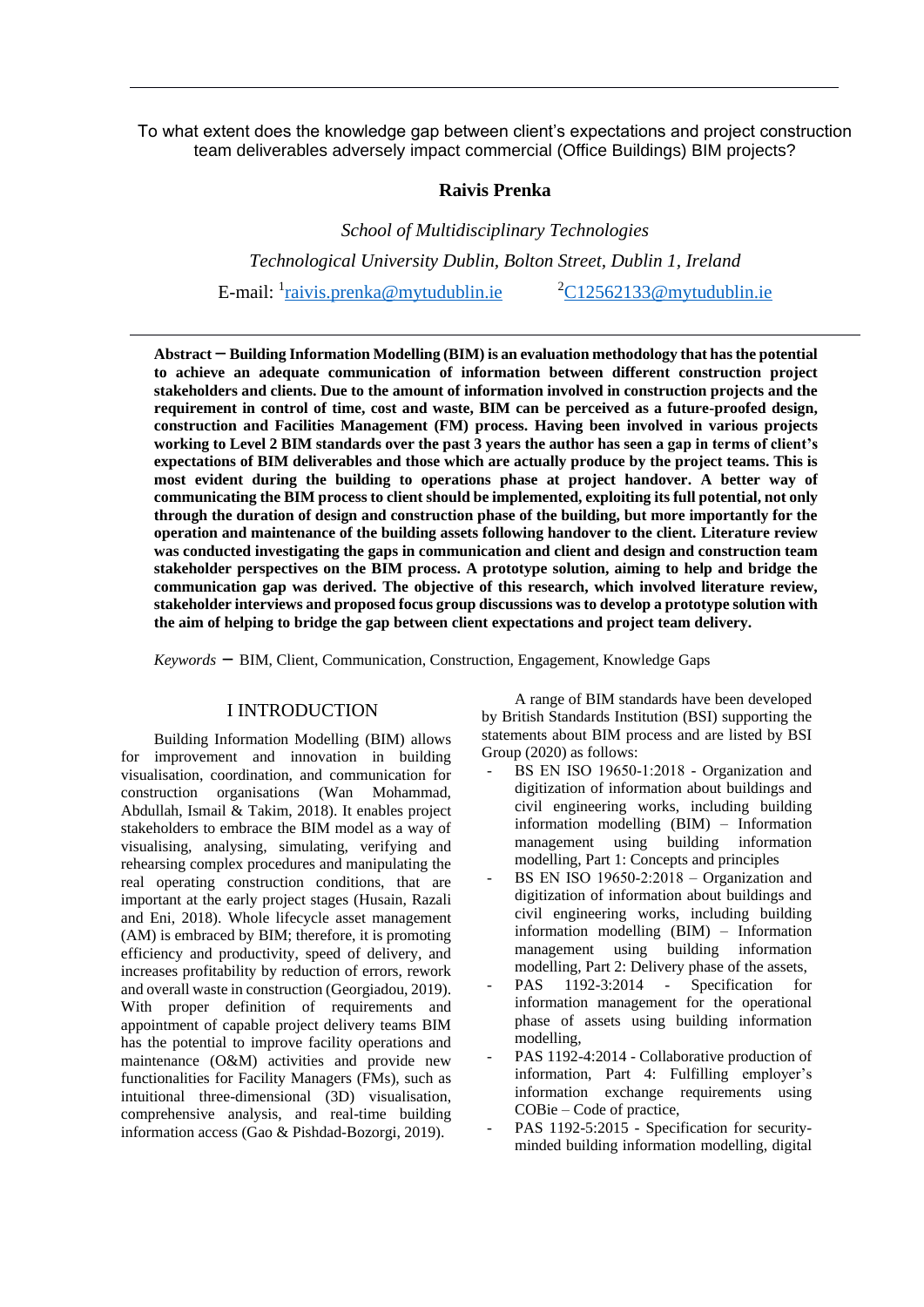built environments and smart asset management,

- PAS 1192-6:2018 Specification for collaborative sharing and use of structured Health and Safety information using BIM
- BS 8536-1:2015 Briefing for design and construction – Part 1: Code of practice for facilities management (Buildings infrastructure),
- BS 8536-2:2016 Briefing for design and Construction Part 2: Code of practice for asset Management (Linear and Geographical infrastructure)

Dakhil, Underwood and Alshawi (2019) stated that the key stakeholders within the project delivery team need a system for the delivery and handover of the assets. The process should be communicated to clients, allowing them to fully understand and get the full benefit of BIM. Hu, Tian, Li and Zhong (2018) highlighted client concerns about adopting procedures that lack clarity, particularly where they are investing heavily in the BIM process. Ashworth, Tucker and Druhmann, (2016) outlines that here is a need for a guidance document, that briefs stakeholders in the creation of asset information, to ensure that the right information is handed across for the operational phase of the building. However, PAS 1192-3:2014: 'Specification for information management for the operational phase of assets using building information modelling.' by BSI Standards Publication (2014) already sets out the handover information requirements.

Li et al., (2014) stated that BIM helps to facilitate design and construction phases by involving various stakeholders involved in the construction process, such as contractors, civil engineers, structural engineers, mechanical and electrical engineers through the automated simulation of cost activity information. The visualization of construction activity analysis assists the costs planning operators in the identification of conflicts and in the communication of design alternatives that might be more cost-effective and timesaving (Li et al., 2014). The FM phase of the building is where BIM benefits clients the most, where it is used for the management of the building assets. Managing Interoperability of BIM and FM tools is one of the challenges faced by stakeholders and clients (Vass and Gustavsson, 2017). Munir, Kiviniemi and Jones (2019) highlight that most asset owners do not understand the systems or process to integrate BIM with AM to derive real business value.

This is an issue that should be addressed, streamlining the BIM process, providing clarity of the deliverables for all parties and to outline BIM expectations. The aim of this research is to identify the communication gaps at different stages of the BIM process and to propose a solution that allows for

clear information transfer and transparency between delivery team stakeholders and the client, allowing the client to understand the process and utilise the information to its full potential.

#### II RESEARCH OBJECTIVES

Four objectives were outlined for the purpose of this research:

- **Objective 1:** To review delivery team and client experiences of Building Information Modelling Management (BIMM) in the context of commercial buildings.
- **Objective 2:** To appraise the communication between project delivery teams and their clients in relation to the benefits and outputs of Building Information Modelling Management (BIMM).
- **Objective 3:** To propose a structure/system built on existing standard documentation that allows clear communication between the client and project delivery team that allows the client to understand the BIMM outputs and requirements, allowing the BIMM process to be aligned with clients Asset Information Requirements (AIR) and Organisation Information Requirements (OIR).
- **Objective 4:** To critically evaluate the proposed structure / system through a series of tests involving project delivery teams and clients or client representatives, highlighting potential errors within the structure / system.

#### III LITERATURE REVIEW

The project delivery teams need a system in place for the delivery and handover of the assets and communication of the process to the client, allowing clients to get a full understanding of the BIM process. Stakeholders should demand the use of BIM on the project from the procurement stage of all construction projects. BIM impacts many aspects of the project design and procurement process, interfering with many programs of actions among the stakeholders within a construction project (Lindlab, 2019)

Some research around this topic and aligned/similar topics has been undertaken outside of Ireland. The purpose of this paper is to implement a system to be used in Ireland for BIMM and to ensure a smooth transfer of information between the delivery teams and the building owners. The following key topics were investigated through the literature review to identify the gaps in the BIM process that must be addressed when communicating it to clients:

- a) BIM Process and Stages,
- b) BIM for Clients,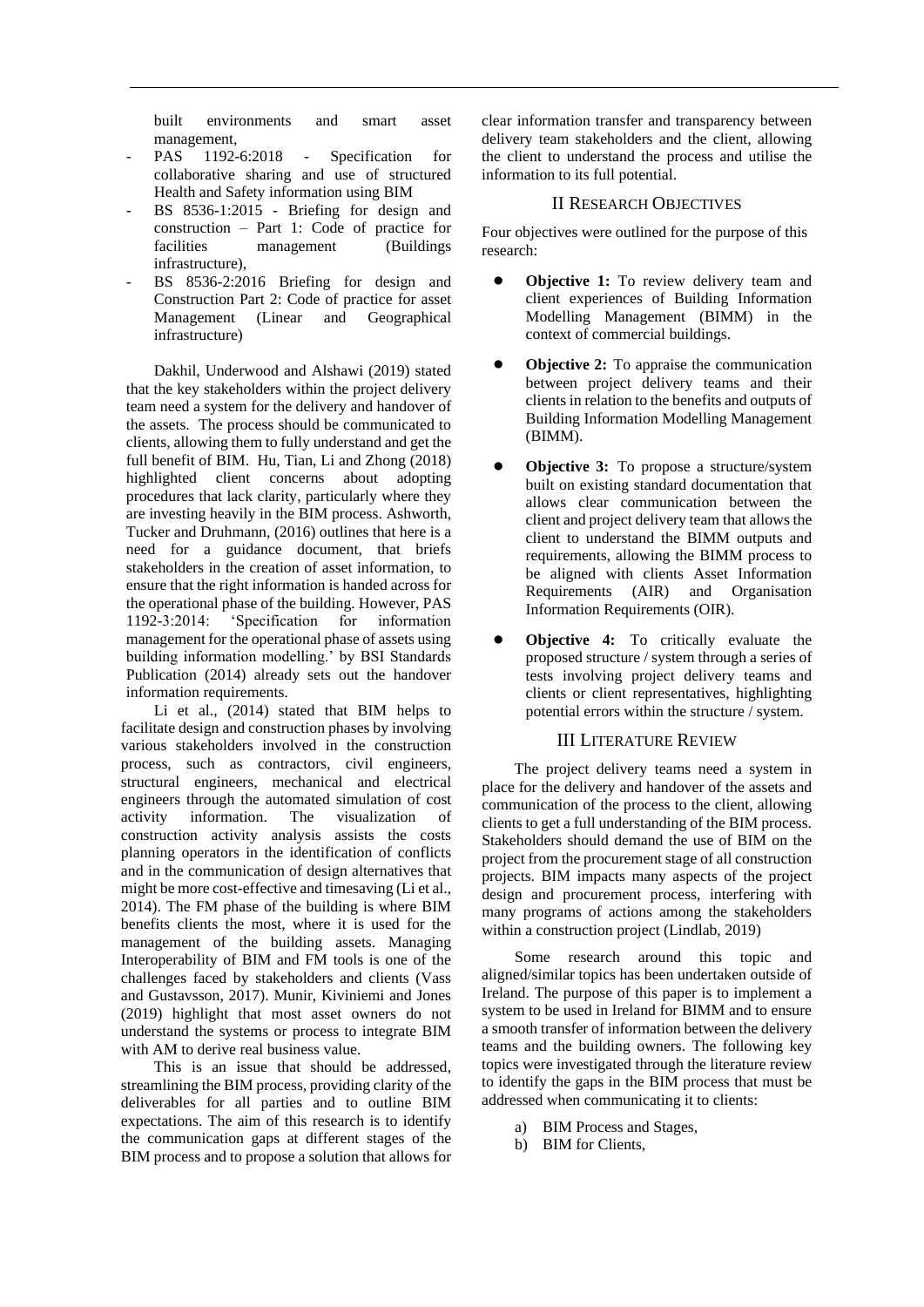- c) BIM for Construction Teams,
- d) Knowledge and Communication gaps between clients expectations and project construction teams deliverables,
- e) Existing Frameworks.

#### *a) BIM Process and Stages*

BIM is transforming the construction industry – changing the way multidisciplinary project teams collaborate at every stage of the asset lifecycle to deliver significant efficiency and cost-saving benefits (BSI Group, 2019). Munir, Kiviniemi and Jones (2019) stated that BIM is a methodology that can assist asset managers to manage their portfolios and assets more efficiently and effectively. A BIMenabled project offers quality assurance and on-time delivery, collaboration and communication improvement, visual representation and clash detection and whole lifecycle value, at a conceptual level (Georgiadou, 2019). Furthermore, BIM enables collaboration between engineers, owners, architects, and contractors in a three-dimensional virtual construction environment, and it shares information across these disciplines (BSI Group, 2020). Lewis & McPartland (2017) outlined eight key stages of Digital Plan of Work (DPoW), which are part of BIM process: Strategy (Stage 0), Brief (1), Concept (2), Definition (3), Design (4), Build and Commission (5), Handover and Closeout (6) and Operation and end of life (7).

#### *b) BIM for Clients*

Despite ISO 19650, PAS 1192 and BS 1192 standards outlined in the introduction part of this paper, Ashworth, Tucker & Druhmann, (2016) states that guidance is required to assist the development of BIM strategies around the clients' OIR and AIR to develop an Employers Information Requirements (EIR) document that specifies What, When and How the information should be delivered by the delivery team to the client. Hadzman, Takim & Nawawi (2015) outlines the project attributes to be; feasibility, definition, duration, location, objectives, size and type. Nevertheless, the three main client demands are time, cost and quality.

Clients would usually be concerned about unclear adoption procedures and the large investment required, preventing the widespread of BIM technology in the O&M Management (Hu, Tian, Li & Zhang, 2018). Furthermore, Almuntaser, Sanni-Anibire, and Hassanain (2018) outlined in their case

study that clients neither demand nor are interested in what process has been employed to deliver their projects, thus, there is a lack of client awareness of the potential benefits of BIM delivery. Gao and Pishdad-Bozorgi (2019), also, highlighted that many facility managers and field technicians are lacking the knowledge and skills to use existing BIM-enabled facility management tools. As a result, they are hesitant to embrace new technologies finding them complicated to work with.

#### *c) BIM for Construction Teams*

A clear EIR from client is required to ensure that the delivery team to meet all the BIM deliverables (Ashworth, Tucker & Druhman, 2019).

Oraee et al. (2019) outlined the barriers to collaboration in BIM-based Construction Networks (BbCNs), which are summarised in Figure 1. The barriers outlined by Oraee et al. (2019) can be another cause for poor communication of BIM, when it comes to meeting a client's demands. Furthermore Oraee et al. (2019) stated that more simplified tools must be designed with secure platforms in which data ownership and interoperability concerns have been alleviated and the requirements for an efficient CDE have been satisfied. Bosch-Sijtsema, Gluch and Sezer (2019) highlighted from their survey/interview findings that establishing and maintaining a coordination model, making collision checks, maintaining BIM requirements, participating in consultancy procurement, compiling BIM experiences from the project and supporting cooperation through visualisation of the model are more important tasks for BIM professionals than non-BIM professionals, such as clients.

#### *d) Knowledge and Communication gaps between Clients expectations and project Construction Teams deliverables*

RIBA Enterprises (2017) highlighted in their annual survey of BIM professionals completed by the UK National Building Specification (NBS), that 72% of the surveyed professionals agreed with the statement that "clients do not understand the benefits of BIM" and 65% highlighted that "no client demand for BIM" is a barrier to BIM adoption. Despite these figures, 78% of BIM professionals believe that 'BIM is the future of project information'.

Hadzman, Takim & Nawawi (2015) outlined six findings for coefficient correlation of the impacts as follows: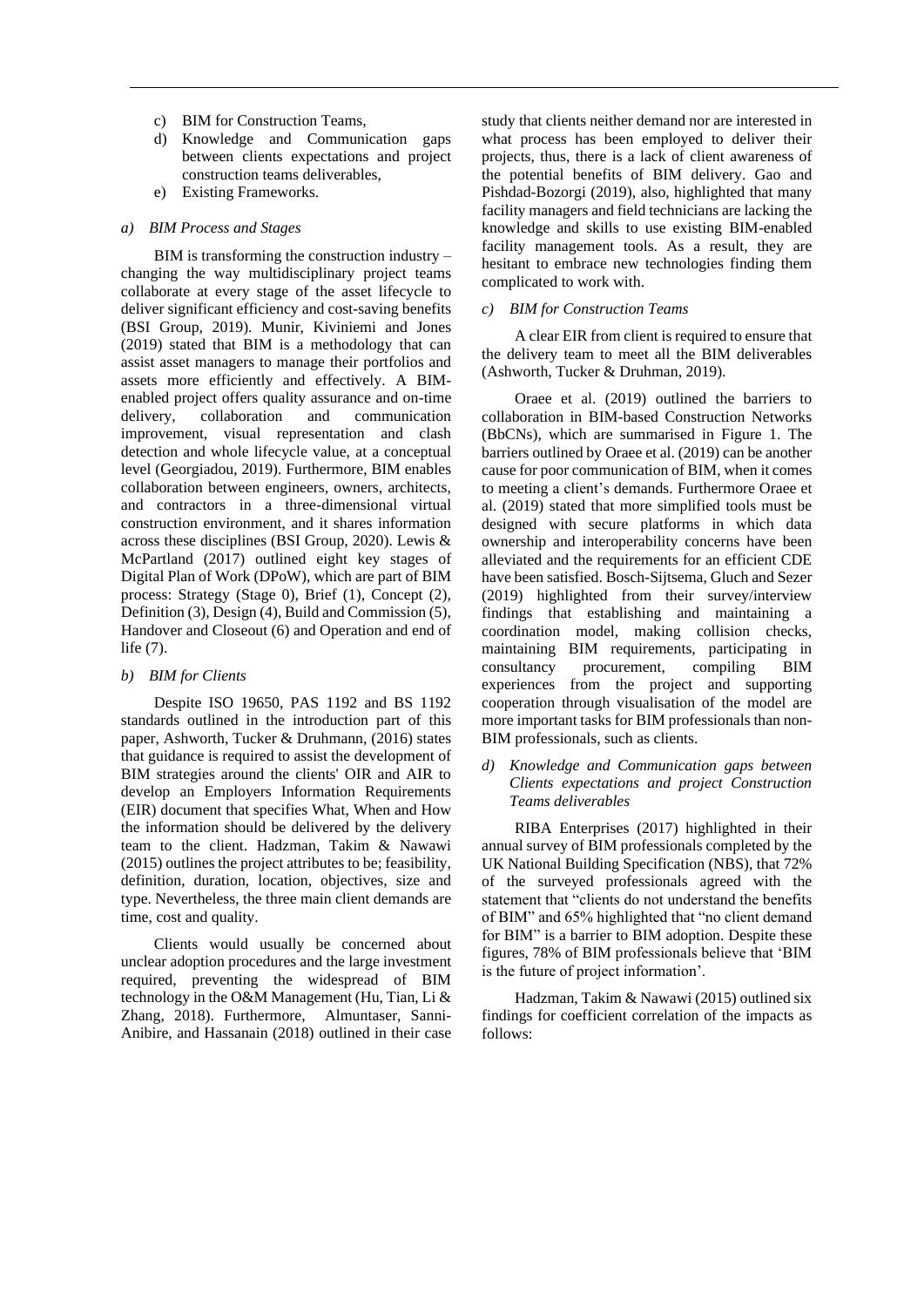

Figure 1: Barriers to Collaboration in BIM-based Construction Networks by Oraee et al. (2019)

- ●Project feasibility being correlated to time and cost,
- ●Project definition and formulation,

●Project duration, location and size are all collated to quality.

Ashworth, Tucker & Druhmann (2019) noted that one of the key challenges in the BIM process, is understanding the different acronyms referenced in the process, such as; OIR, AIR, EIR, PLQ, AIM, etc. Whereas Dakhil, Underwood and Shawi (2016) reinforced the need for a clear explanation of BIM benefits in conjunction with BIM's relationship to maturity levels and project phases, allowing clients to get a better understanding of the process. In addition to the client producing a well-defined EIR, the supply chain must be able to validate their deliverables against the clients' requirements (Dakhil, Underwood & Alshavi, 2019).

*e) Existing Frameworks*

A framework was proposed by Ahbabi and Alshawi (2015) allowing the client to continuously monitor the building following delivery of the BIM process on their building. This consists of the following steps:

- a) Establish EIR,
- b) Maturity Assessment,
- c) Gap Identification,
- d) Develop and update the process framework.

Whereas Supply Chain Capability, as highlighted by Mahamadu, Mahdjoubi, Booth, Manu P., and Manu E. (2019), should be categorised around the Supply chain contribution to the following BIM deployment attributes:

a) The quality of BIM,

b) Delivery of BIM on schedule,

c) Delivery of BIM within budget, and

d) Collaboration and Integration of Construction Supply Chain (CSC) through BIM.

Yang and Chou (2019) proposed a subjective BIM benefit evaluation model for immature BIM-enabled stakeholders that do not fully understand the different stages of the BIM process – pre-project, in-progress and post-project. Authors outline the measures adopted through their study:

- (a) improved overall quality,
- (b) enhanced cost control/predictability,
- (c) faster client approval cycles,
- (d) reduced conflicts during construction,

(e) an improved collective understanding of design intentions,

- (f) reduced changes during construction,
- (g) a reduced number of RFI's, and

(h) Other items that can be objectively proposed by the evaluator.

A benefit evaluation structure for BIM implementation was proposed:

- (a) Common benefit-related evaluation methods,
- (b) Contextual benefit,
- (c) Country-based benefit,
- (d) Industry-based benefit,
- (e) Organisation-based benefit,
- (f) Project-Based benefit,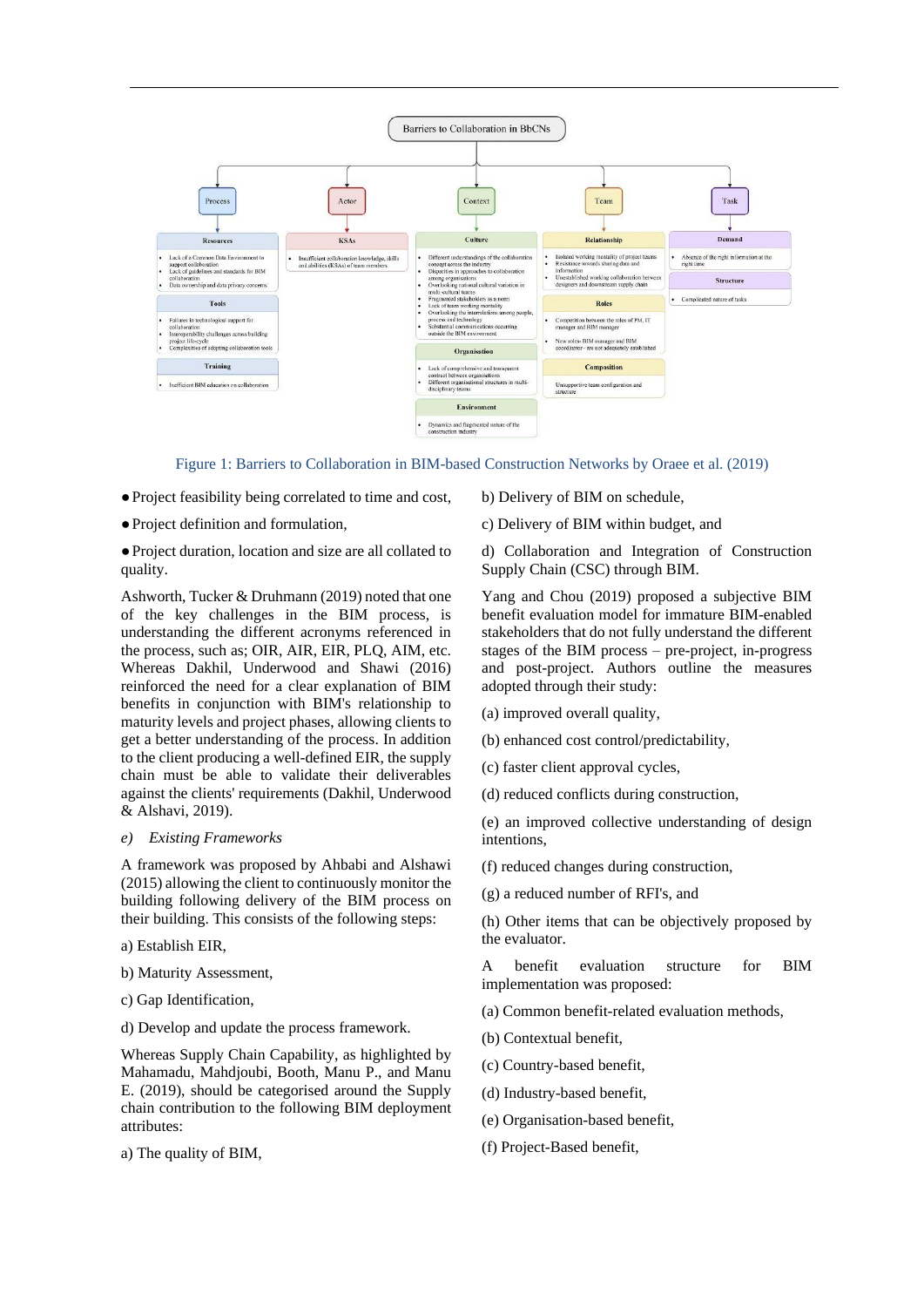(g) BIM use-based benefit.

The points outlined by the Yang  $& Chou (2019)$  will be cross checked within the stakeholder interviews forming part of this study paper.

Hu, Tian, Li & Zhang (2018) presented a logic structure in their research paper, indicating type logic structures for elements types within several typical MEP Systems, allowing the client or FM to easily follow the building asset information.

The literature reviewed in the paragraphs above, outlining BIM process and stages, BIM for clients, BIM for construction teams, knowledge and communication gaps between clients expectations and construction teams deliverables, and existing frameworks, shows an existing communication and knowledge gap between clients and construction teams that needs to be addressed in order to streamline the BIM process through the various project stages. The literature review has influenced to produce an overlooking Excel document as part of this research covering various aspects of the BIM process in one place to aim and bridge the communication gap between the clients and BIM professionals.

## IV METHODOLOGY

A number of research methodology routes were selected to achieve the desired outcome from the research. These were aligned with the four research objectives. Figure 2 represents a step by step research methodology outlined in a graph format with the steps required to achieve the research objectives. The methodology routes are described in more detail below. See Figure 2 and the following sections for more detail:

**Research Methodology 1:** Action research methodology, critically evaluating the literature relating to the delivery of BIM projects to clients, evaluating the findings within the literature reviewed and listing outstanding gaps in the BIM process between the client and project delivery team. The literature review was used to research, analyse and outline the issues and communication gaps that clients and design and construction teams encounter when implementing BIM on a project. The literature review was used to establish the interview questionnaire to assist objective two of the research ascertaining the current understanding of BIM within the industry by clients. The literature review also assisted the production of a prototype solution for objective three of this study.

**Research Methodology 2:** A qualitative interview methodology was used to critically evaluate expert industry opinion on how the BIM process is communicated to the client together with understanding the clients opinion on the BIM process. These interviews were set against the context of commercial office developments. In order to provide a breadth of opinion a number of key BIM professionals representing a wide cross section of the construction industry were interviewed. These included Architects, Engineers, Construction Managers and BIM Consultants. The stakeholder interviewees were selected due to their experience in the sector and their interest in engaging with, and commending BIM to the highest standards. The qualitative interview methodology helped to identify common problems that BIM delivery professionals and clients have when trying to communicate through the BIM process. Responses and data gathered from the interview process was collated and used to further develop the prototype solution. Table 1 provides a list of stakeholder professionals interviewed for the purpose of this study:

|  |  | Table 1: Stakeholder Professionals Interviewed |
|--|--|------------------------------------------------|
|--|--|------------------------------------------------|

| No.              | <b>Discipline</b>                   | <b>Job Title</b>                          |
|------------------|-------------------------------------|-------------------------------------------|
| 1.               | Main Contractor 1,<br>Interviewee 1 | Design Manager                            |
| 2.               | Main Contractor 1,<br>Interviewee 2 | Design Coordinator                        |
| 3.               | Main Contractor 1,<br>Interviewee 3 | Viewpoint and<br>FieldView<br>Coordinator |
| $\overline{4}$ . | Main Contractor 1,<br>Interviewee 4 | Pre-Construction<br>Director              |
| 5.               | Main Contractor 1,<br>Interviewee 5 | <b>BIM</b> Coordinator                    |
| 6.               | Main Contractor 1,<br>Interviewee 6 | <b>BIM</b> Manager                        |
| 7.               | Main Contractor 2                   | <b>Digital Construction</b><br>Manager    |
| 8.               | Architect 1                         | Architectural<br>Technologist             |
| 9.               | <b>BIM Consultant 1</b>             | <b>Managing Director</b>                  |
| 10.              | Client 1                            | <b>Information Manager</b><br>using BIM   |

**Research Methodology 3:** An Action research methodology was used in conjunction with existing BIM process and standards to develop a prototype document. The aim of the document being a reduction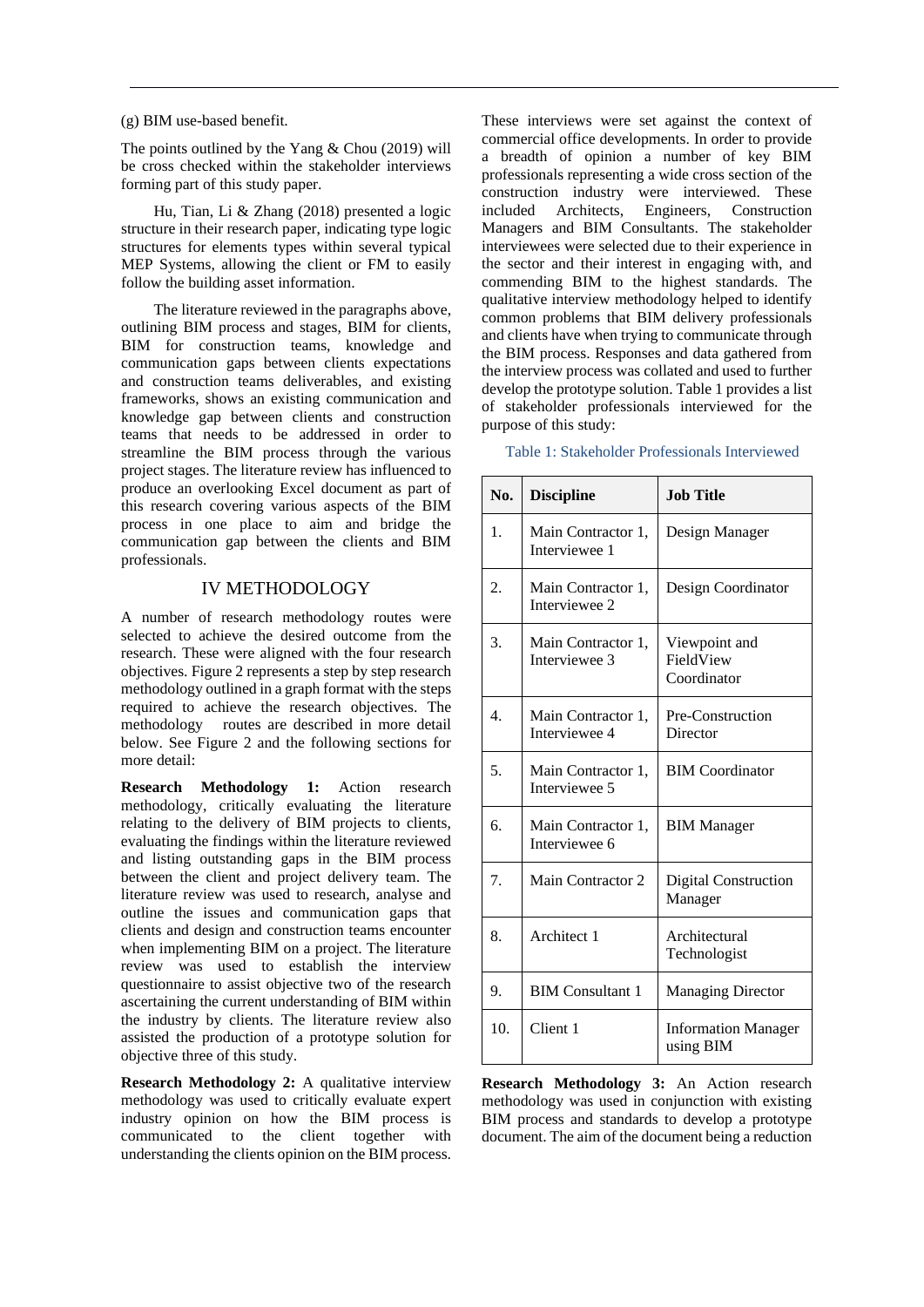

Figure 2: Capstone Experience Methodology and Tasks Plan Diagram

in communication shortfalls between all stakeholders through each stage of project maturity.

**Research Methodology 4:** 4th Generation evaluation methodology on trialling the solution with clients, facility managers and project delivery teams previously interviewed, in order to receive feedback on any additional changes and improvements before finalising the solution. Consideration has been given to the holding of an online focus group, however, securing the attendance of a focus group has been challenging. Alternative testing routes have been considered to provide feedback on the solution prototype, to finalise the proposal solution.

The methodology routes outlined and described enabled to achieve the desired outcomes of this research objectives, helping to bridge the existing communication and knowledge gap between design and construction teams and clients.

## V SOLUTION PROTOTYPE DERIVED FROM THE LITERATURE REVIEWED AND CURRENT STANDARD DOCUMENTS IN PLACE

Further to completion of the literature review and building on his existing professional experience the researcher produced a first draft of the Master Excel Document (MED). This document was broken down into tabs covering a number of information delivery requirements across varying stages of the project. The objective of the document was to enable a detailed and structured specification of all project information delivery requirements. The document which includes links to relevant existing industry standards is intended to support a Project Information Manager with specification and delivery of the clients requirements.

## *Solution Prototype 1*

A Master Excel Document (MED) covering all aspects of BIM, including links to documentation, outlining the standard to be followed is proposed as part of this study. The aim is to make the process easy for clients to follow, allowing them to get the most from BIM, through the design, tender, construction and facilities management phases of the building; eliminating the communication gap, but running in parallel with Project Information Manager (PIM). The solution will be developed in line with ISO 19650 – 1 & 2, PAS 1192-3, PAS 1192-4 and other relevant BIM standard documentation and will allow the system to be configured to align with clients AIR and OIR. Please see Figure 3 representing a cascade of included Excel tabs in the MED. The proposed MED currently consists of thirty-six (36) tab sections, which are described in more detail in ePortfolio and the following sections:

Tab one of the MED is to include a Project Information Sheet, giving an overview of the project and covering all the relevant information.

The proposed structure will have a guidance document in Tab two assisting with the interpretation of the Excel document.

Tab three will include a master document register of all drawings, documents, registers, etc. with easy to filter options.

A naming convention guide is to be included to assist stakeholders and clients when naming files and assets. There are two documents to be considered for the naming convention: 1) File Naming Convention as per standard Master Information Delivery Plan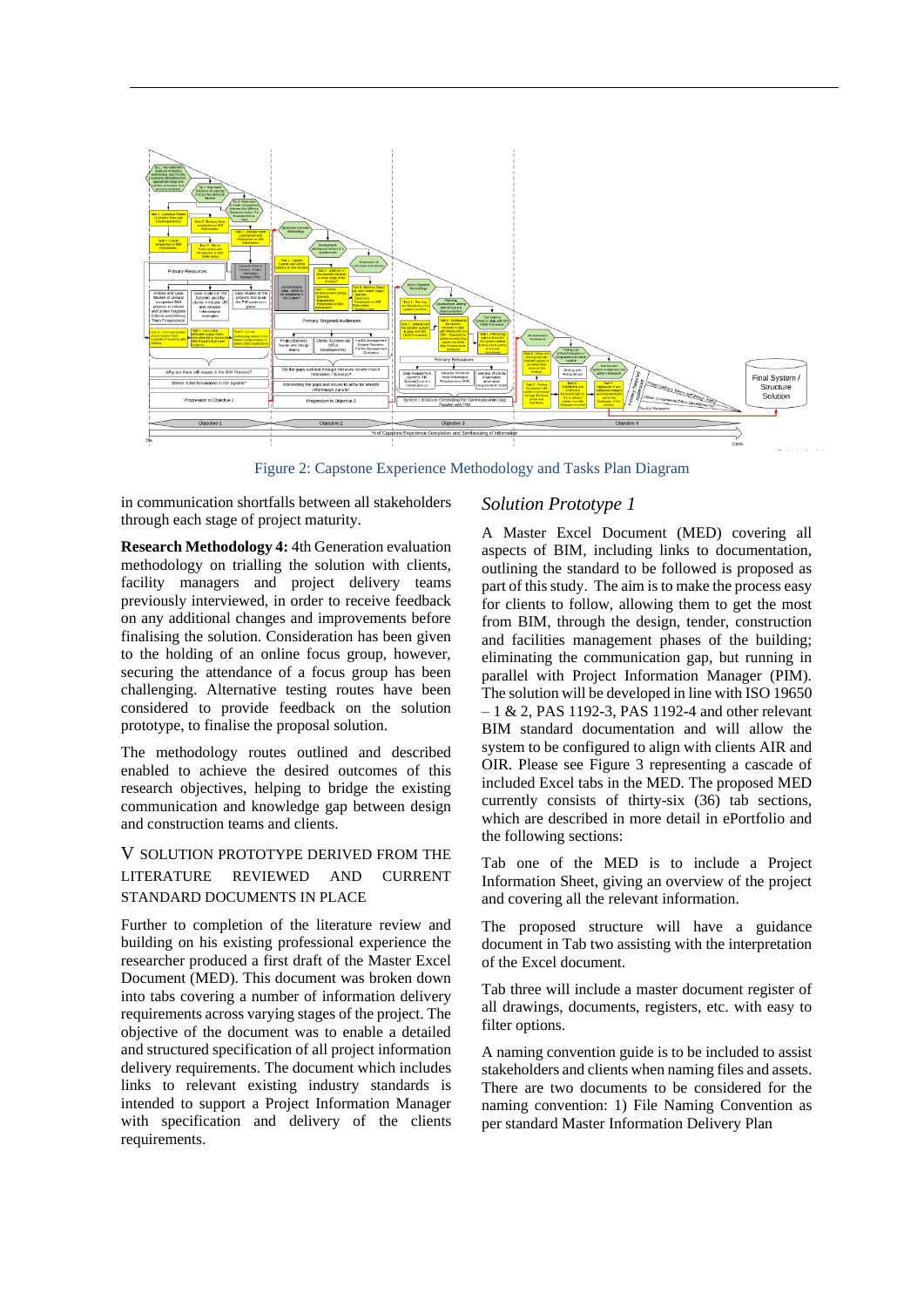

Figure 3: Cascade of Prototype 1 MED tabs

(MIDP) and 2) Asset Naming Convention as per IBM Maximo naming convention requirements. Maximo asset management system has been selected for the purpose of this research. Asset naming convention will always depend on the clients preferred AIM solution, which would define the format of asset data to be delivered to client.

Project Roles and Roles by Stage overview tabs included covering the different roles and disciplines of the projects and to what stage of the process different disciplines and roles apply to, making it easy to review for client.

A standard Exchange Information Requirements (EIR) document, Asset Information Requirements (AIR) document and BIM Execution Plan (BEP) structure created in line with BIM standards documentation and IBM Maximo information requirements included in a separate tabs.

The proposed MED will include an asset checklist for the selection of client requirements for each stage of the building delivery. The structure will outline what is required of the client in relation to BIM delivery. For example, what data must be covered in the Common Data Environment (CDE) process, as part of the overall BIM process.

Descriptions for Geometrical / Non-geometrical data and documents related to this data will be included for client and project stakeholder consideration during the BIM delivery process. The proposal provides an outline definition of Digital Twin for physical assets, in line with the client requirements checklist, providing details for the level of information and client requirements from the BIM process at every stage of the process. (Note: the CDE tab has been developed in conjunction with BIM standard documentation and documentation shared by BIM Consultant interviewee).

Uniclass Level of Information (LOI) Manager guidance tab added with the reference to Uniclass System (Ss) and Product (Pr) information Uniclass table tabs, and Uniclass interface tab added. The MED includes reference to product data templates. NBS Uniclass information is the default information commonly required on projects. (Note: the Uniclass interface has to be run with the LOI Manager Document open as a separate Excel document. The LOI Manager document was acquired with BIM consultant interviewees permission).

The Digital Plan of Works (DPoW) acquired with BIM consultant interviewees permission, is included in the document together with High Level and a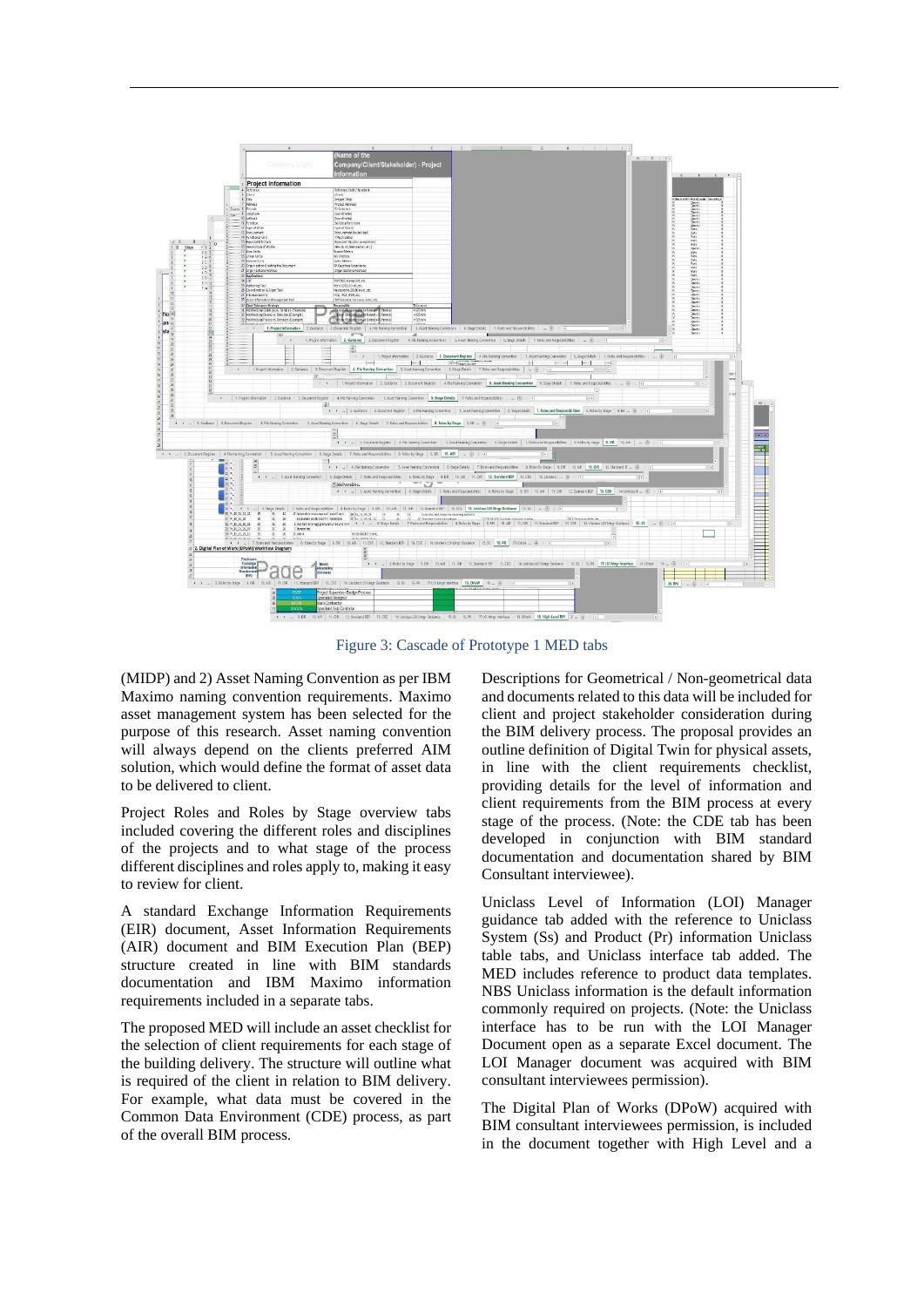detailed Responsibility Matrix (RM), providing an outline of tasks related to different elements of the process and responsibilities for the tasks, including links to relevant documentation associated with the tasks. The document will include a Model Production Delivery Table (MPDT) with live links to the project information.

A Master specification document in line with Uniclass will be incorporated into the document with reference to the asset database in the MED. The master document will highlight the importance of delivering a digital asset before the physical asset. BIM coordination tasks should be completed at least six weeks before the physical task takes place, reducing delays. The standard Responsibility Matrix (RM) will be used to specify the requirements for the BIM project delivery programme.

Building Control (Amendment) Regulations (BC(a)R), safety file and technical submittals should be considered and included in the MED structure, as part of the BIM process.

The creation of a smart object library consisting of Objects, Product Data Sheets and relevant information associated with the objects will be considered. The MED specifies the parameters to be populated in the BIM model and at what stage of the process they apply. The proposed MED will highlight the importance of "Codifying" assets and elements within the building asset, making it easy to follow the structure and highlighting the importance of retaining a consistent structure.

The MED will include a checking structure for models, allowing the stakeholders to validate that the models and it's elements are correctly classified from an early stage.

Proposed document to include "Date Required" and "Date Issued" for different documents, drawings, models, schedules, issues, etc. A standard Master Information Delivery Plan (MIDP) will be considered to track different documentation within the proposed structure, making it easier for clients follow the process with delivery team stakeholders:

A Facility Management handover structure will be included in the document, populating automatically throughout the BIM project delivery cycle. The tab containing the asset information gathered through the delivery and handover of the process, should be configurable, allowing alignment with Computer Aided Facilities Management (CAFM) Systems used by clients to import information where relevant.

COBie will be included as a separate linked document, containing the asset information, as per PAS 1192 Part 4.

Dynamo script guidance and structure will be created to allow for pushing and pulling of the associated project and asset information between the spreadsheet and Revit model.

Government Soft Landings (GSL) tab added, with reference to MCP project, where the template was acquired from:

## VI QUALITATIVE ANALYSIS & SYNTHESIS OF QUALITATIVE INTERVIEW FINDINGS

Further to the information collected in the literature review, in order to ascertain a better understanding of the client perspective of BIM within the industry, several semi-structured one-to-one interviews were completed. As highlighted in objective 2 of the methodology, interview candidates were specifically chosen because of their experience with BIM within the Irish Construction Sector. To add balance to the research a number of non-BIM professionals were also canvassed, identifying various professional perspectives of the BIM process outside the BIM department, for a greater insight of the perceived communication gaps that exist within the BIM process, between the different disciplines and clients. Stakeholder professionals as per Table 1 under Methodology section in this paper were interviewed for the purpose of the study.

Some of the different organisation stakeholders interviewed had previously been professionally involved with other stakeholders and were chosen to provide alternative perspectives towards the BIM process and the implementation misalignments that exist on building projects. An interview questionnaire derived from a literature review was used to further explore communication gaps within the BIM process. A proposal prototype solution was communicated to each interviewee at the end of the interview allowing for early feedback. The collective responses enabled the adjustment of the system/structure before roll-out of the final solution. Questions aligned with research objectives were presented to each interviewee. The responses provided different perspectives across the professional disciplines of the BIM process. The interview questions were organised in four main sections, in a logical order to gain the following information; a) Understanding and Communication of BIM, b) Value of BIM, c) Training and d) Solution Proposal. All interviewees are anonymous and confidential.

## *a) Understanding and Communication of Building Information Modelling (BIM)*

The qualitative survey confirmed the findings from the literature study, revealing that the lack of communication, lack of common goal and issues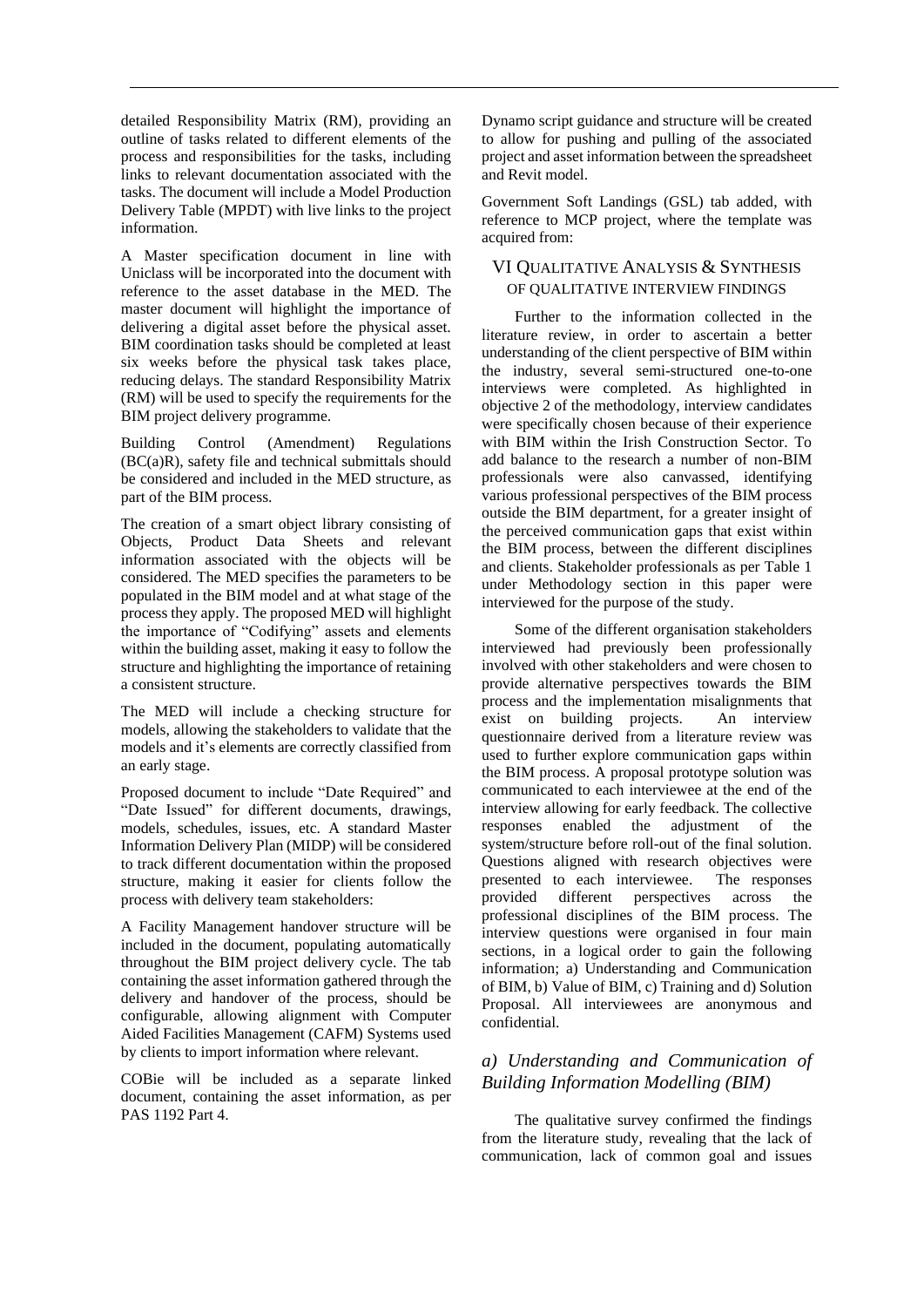related to work culture are the most prevalent issues (Piroozfar et al., 2019). Software interoperability, lack of training and resistance to change by professionals, according to Piroozfar et al., are only few of the reasons preventing the projects and stakeholders implementing BIM (Piroozfar et al., 2019). Findings within the research have pointed to a clear need to further educate clients in relation to BIM standards and guidelines. Existing templates, such as EIR templates are not focussed on clients or FM needs (Ashworth, Tucker & Druhman, 2016).

Interview data revealed that most professional stakeholders believe clients are unsure of potential outcomes and benefits from the BIM process through design and construction efficiency or post completion during FM operation when implemented on their buildings.

In all cases interview participants were of the opinion that information requirements have been poorly communicated from clients through their design teams. This points to a lack of understanding or failure to appoint suitably qualified project information managers. In some cases, through sheer project to project experience these requirements can become more streamlined. Contractor Stakeholders outlined that it is project to project dependent typically and in few case scenarios there is an appointing party of the project that knows what they want to achieve from the process being delivered to them, which would make the requirements clearly established. However, every project has project information requirements (PIR) and it may not be established as EIR in all cases. The PIR must be evaluated to understand exactly what client requires from the process.

Ashworth, Tucker and Druhmann (2019) highlights that 'There is a gap in research specifically addressing the important issue of the role of facility managers and clients in ensuring their organisations have the fundamental elements in place at the start of the BIM process, namely, the OIR, AIR, and EIR'. All of the stakeholders interviewed believe there is a disparity between project outcomes and client expectations. Architects have found this to alter and hinge on the stage in which the construction team is integrated into a job. The contractors interviewed all agree that clients would typically have higher expectations, than the requirements set out in the contract agreed in the first place. Contractors highlights if the requirements are not fully defined with roles and responsibilities then design teams will generally try to limit the delivery of information and coordination. Clients interviewed acknowledged their lack of understanding which results in their inability to direct the delivery teams to meet their expected requirements. This issue again points to the importance of the role of the information manager in supporting the client to develop clearly defined information briefs.

Heaton, Parlikad and Schooling (2019) outlined that there is a clear knowledge gap on how the BIM model should be structured, allowing its efficient use in O&M phase. Six out of seven contractor stakeholders interviewed do not believe the FM integration requirements are clearly defined. BIM consultant agrees there are standards that set out the O&M requirements to which stakeholders must be working to when delivering BIM to clients. However, the client should be able to understand how he will use the information and the level of information (LOI) required, allowing them to set out the requirements for O&M effectively. Furthermore, educated clients believe the models cannot be used in the O&M phase and structured information would be what clients would typically require from the process. However, model at a handover becomes a record of the as built elements. The models handed over can be used as a basis for future phases of a development assisting with design coordination.

IBM Corporation (2016) states that different stakeholders, such as architects, contractors, owners, operators, and maintainers or facility managers of the assets may all have different commercial objectives, cultures, systems and processes. Stakeholders interviewed all believe the commercial drivers at varying stages for delivery teams influence the effectiveness of communication between parties. BIM requirements must be defined from the outset of the project to avoid issues in the following stages of the process, such as sharing of the information between different disciplines. Typically, commercial drivers would not see something as an investment, however, they would see it as an extra cost, which can also create trust issues between parties.

Papadonikolaki, Oel and Kagioglou (2019) highlight that BIM artefacts act as boundary objects and influence BIM-based collaboration from a structuration perspective, including both a structuralbased view of collaboration and agential aspects of knowledge sharing and innovation. All the stakeholders interviewed believe that the BIM information is not used to its full potential through design, construction and facilities management phases. Stakeholders all agree that there is still a lack of full understanding of the full BIM potential with many parties, meaning the information is not used to its fullest.

Ashworth, Matthew Tucker, Carsten K. Druhmann (2016) stated that FM's need to engage early in BIM process, helping to ensure the clients information requirements are defined clearly. All stakeholders interviewed believe that facilities managers and clients should be involved from the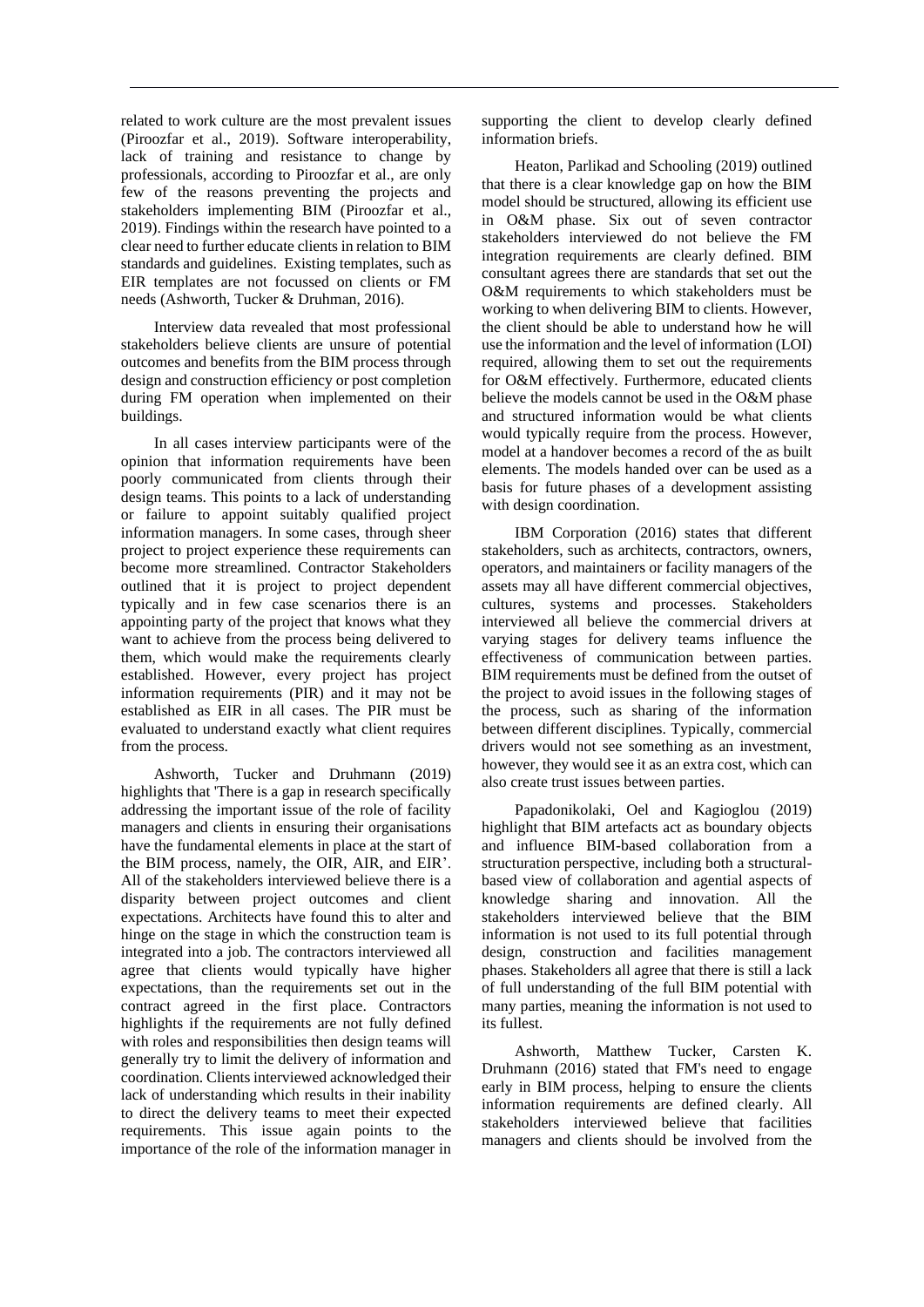very start of the design process, setting out the end requirements for the Facilities Management phase, allowing for a proper BIM strategy to be developed from day one. Therefore, this would allow every stakeholder to work to the plan, with a clear view of delivering the client's requirements. Furthermore, clients should have a consultant who has Facilities Management experience if they do not have someone in-house, to consider the Facilities Management phase in addition to the capital delivery. However, clients only want what they need, and design team and manufacturers should specify what clients need to operate the assets within the building.

## *b) Value of BIM*

Vass and Gustavsson (2017) outlines that Information Technology (IT) business value model allows to understand the public clients' implementation of BIM as an IT-Supported change process and for understanding the associated intraand inter-organisational challenges. Contractors agree that they derive most value of BIM process at the pre-construction and construction phase. Contractors also outlines that their organisations would also benefit in tendering stage as BIM can be good to define the work requirements in terms of visualisation and can assist in the pricing of the works. Most value would be derived where design meets procurement and procurement meets construction. The construction to operation stage is where Contractor and Client organisations would derive a lot of value. Royal Institute of British Architects (RIBA) stages three and four drive significant value to a project from the Architectural point of view. BIM consultants would derive value at all stages, as specialises in this process and they would be more efficient in all stages of the process. However, Clients highlights that they want the process to be repetitive, making it easy to follow the process in a structured way to a high quality.

Ahbabi and Alshawi (2015) highlight the role of the client leading the BIM process implementation, enabling a continuous improvement approach to allow clients to continuously improve their performance and processes in order to maximise the BIM benefits. All stakeholders interviewed do believe clients should take a leading role when it comes to BIM implementation on their building. However, this should be a consultant appointed by the client with a strong knowledge of BIM who would advise the client on the BIM process. Client must be very clear on what the requirements are with the assistance of BIM consultant. However, Clients interviewed believe clients should not take a leading role, but that design and construction teams should be

more efficient using BIM and not seeing it as an extra cost.

IBM Corporation (2016) stated that valuable information is often miscommunicated or lost in translation when assets are handed over from one stakeholder to another. All of the interviewed stakeholders agree with this statement. Contractors agree that the information is not necessarily lost in translation or miscommunicated. However, communication could be improved or access to the information improved through improved direction from client and thought on the handover at the beginning of the project. The information management plans, such as EIR and BEP must be communicated between the different stakeholders from the outset of the process.

Dakhil, Underwood, and Al Shawi (2016) outlined that clients are still challenged with the problem of making decisions about whether or not to implement BIM, based on uncertain benefits. All of the stakeholders interviewed believe this statement is true, as client would typically need to see the BIM process and outputs of this process in action to realise the benefits of BIM. Contractors believe that so far many clients believe BIM adds cost and do not assess the output benefits fully. However, one of the contractor stakeholders interviewed believes that BIM on a project should not be an extra cost to the client. The extra cost should only be considered if there are very demanding asset data requirements from the client. BIM process makes the building delivery easier and should not be seen as an additional cost to the client. Clients interviewed believe that a structured information is all they would require from the BIM process.

## *c) Training*

All of the stakeholders interviewed agree that the BIM requirements should include upskilling of clients with the use of the FM system in place for their building. However, interview findings show that most of the clients would rely on external FM companies when it comes to FM systems, which typically is the correct process. Contractors would deliver the structured information clients FM system would require using industry standards such as ISO 19650 and COBie, ensuring the data is structured in an industry format. Furthermore, Architects outlined that typically a client who asks for FM information delivery as a requirement would be already knowledgeable and have a team in place which is capable of delivering such a system. However, Clients highlighted that it is design and M&E teams responsibility to design around the clients' requirements and put an operational plan in place.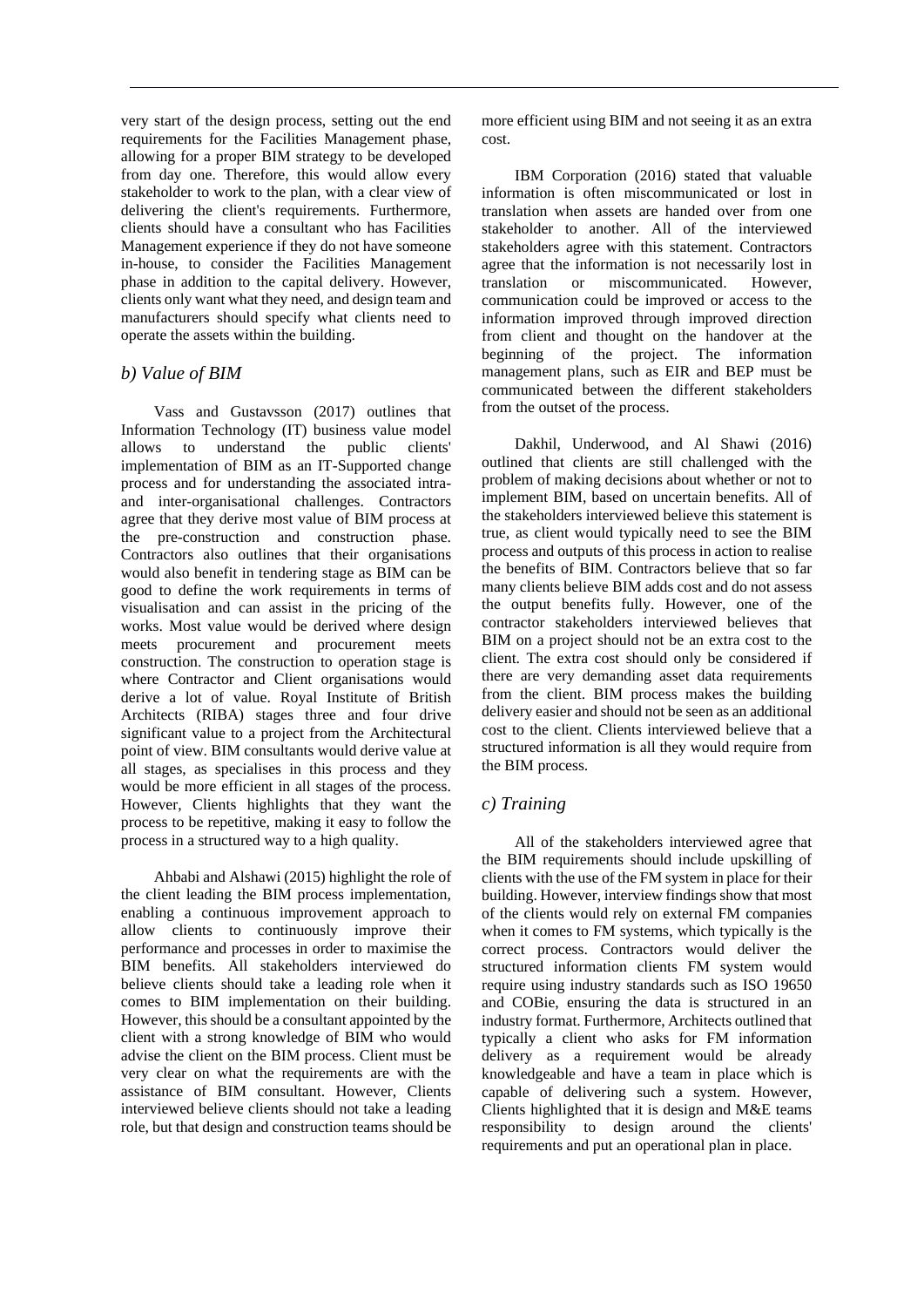Interview data revealed the resources involved in the upskill of clients to use facility management tools would typically be client dependent. This mainly depends if the client already has an FM system in place for their organisation or if they require the design team and construction teams to establish an FM system for them. If clients have no FM system and team in place, then a significant upskill is required from clients side.

All stakeholders believe that it can be challenging to ensure the attendance of parties involved in testing and asset classification only if the requirements are not properly set out from the start. If the requirements are established and agreed from the outset of the project and if stakeholders are engaged to participate, there should be no issue to ensure attendance.

All of the stakeholders interviewed agree that the biggest challenge they would face when adopting new systems is the resistance of change and the lack of seeing the benefits of adopting to new systems by different stakeholders.

## *d) Solution Proposal*

The interview data gathered allowed for further improvement of the proposal solution which would aid to help and bridge the communication and knowledge gap between clients and project design and construction teams in the BIM process.

#### VII FOCUS GROUP TESTING

The prototype solution was initially planned to be tested with stakeholders that interviews were conducted with through an online focus group, allowing to receive further feedback on the prototype solution before its finalisation. Focus group would help to identify further gaps in the proposed solution before the finalisation of the prototype. However, to ensure complete testing of the prototype, the proposed solution would have to be implemented on a real-life project throughout all stages. The final prototype will be something that should be the subject of researchbased testing for future research. The timeframe for full testing of the final prototype needs to be for the full duration of a sample live project, from design through to handover. If the testing of solution would be possible, it would far exceed the duration of CE research. Please see 'IX Limitations of the Research' section highlighting the reasoning why the focus group could not be held as part of this research. However, improvements and restructuring was done to the prototype solution one described under section V of this paper. Therefore, this allowed for production of the final solution prototype described under following section VIII.

#### VIII FINAL SOLUTION PROTOTYPE

The proposed MED was finalised, aimed to bridge the communication and knowledge gap between clients and design and construction teams, resulting in streamlining of the BIM process. The final solution prototype is a culmination of research undertaken and has been significantly further developed from what has been described under section V. The final proposed MED consists of total of thirty-six tabs. Please see Figure 4 representing a cascade of included Excel tabs in the final MED prototype. A test model has also been created from Revit default project representing the linking of information from the MED to the model using the created Dynamo scripts, which is represented in the ePortfolio of this research. The tabs have been reorganised and updated in MED from what has been outlined in section V of this paper, which are listed in Table 2 as follows (Note: Tabs are only listed in this section and are as per description under section V of this paper):

Table 2: Final Solution Tabs

| Tab No.        | <b>Tab Description</b>                   |
|----------------|------------------------------------------|
| 1              | A Project Information Sheet, giving      |
|                | an overview and covering all the         |
|                | relevant information.                    |
| $\overline{2}$ | A guidance tab assisting with the        |
|                | interpretation of the MED.               |
| 3              | A document register of all project       |
|                | drawings, documents, registers, etc.     |
|                | with easy to filter options              |
| $\overline{4}$ | File Naming Convention<br>as<br>per      |
|                | standard MIDP.                           |
| 5              | Asset Naming Convention as per IBM       |
|                | naming<br>Maximo<br>convention           |
|                | requirements. If different FM system     |
|                | is used by client, different information |
|                | structure may need to be developed.      |
| 6              | Stage Details tab outlining High-level   |
|                | details of each stage of the BIM         |
|                | process.                                 |
| $\overline{7}$ | Project Roles and Responsibilities       |
|                | covering                                 |
| 8              | Roles by Stage covering to what stage    |
|                | of the process different roles apply to. |
| 9              | Standard EIR document.                   |
| 10             | <b>Standard AIR Document.</b>            |
| 11             | $OIR - Note: This is a new tab added$    |
|                | that was not included in the previous    |
|                | it<br>was something<br>prototype, as     |
|                | recommended by<br>of the<br>some         |
|                | stakeholders interviewed.                |
| 12             | <b>Standard BEP Document.</b>            |
| 13             | Overview, CDE<br>Typical<br>CDE          |
|                | Workflow, CDE Compatibility              |
|                | Requirements, Platform Option List       |
|                | and Communication Protocol.              |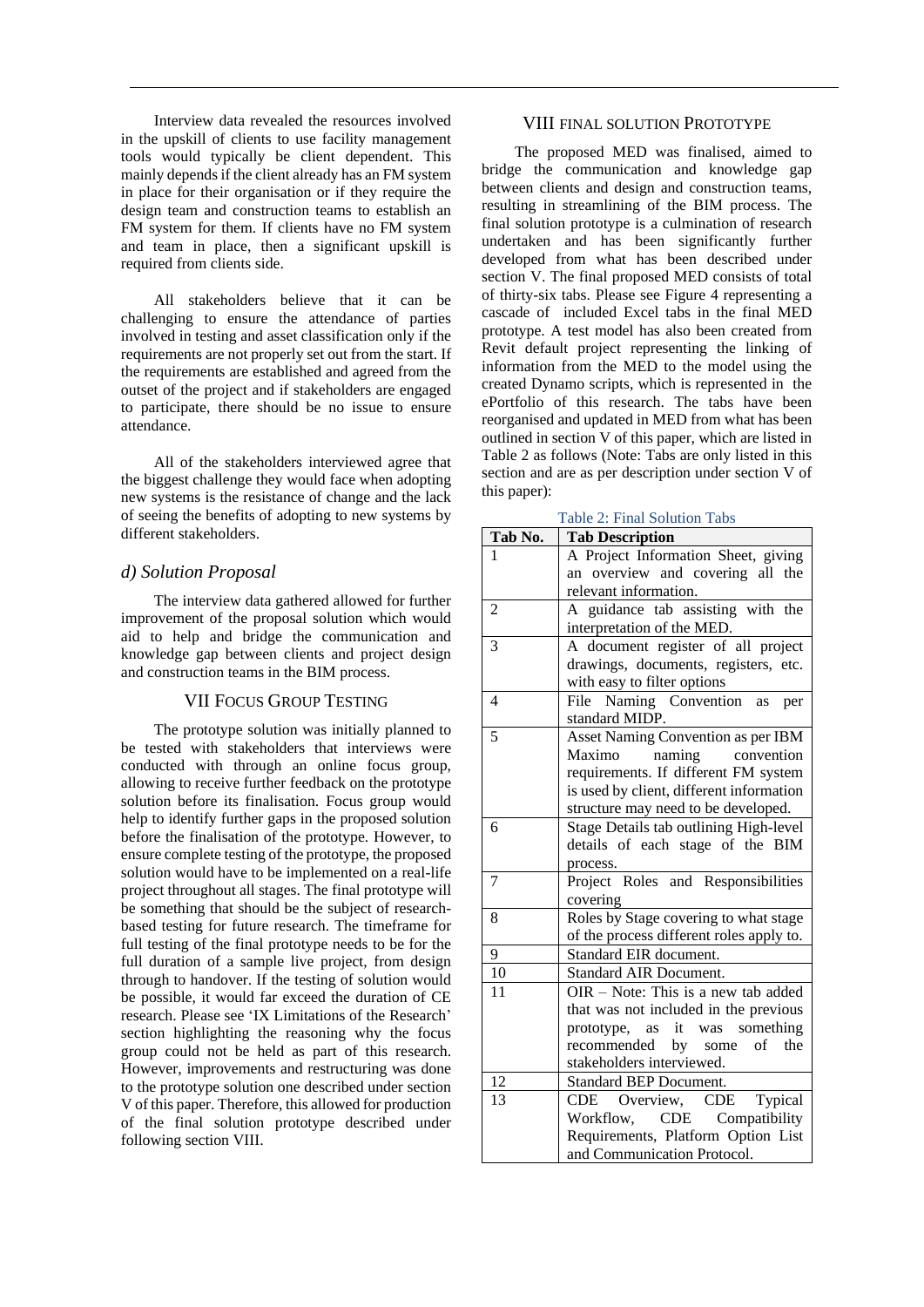

Figure 4: Cascade of Final Prototype MED tabs

| Tab No.         | <b>Tab Description</b>                     |
|-----------------|--------------------------------------------|
| 14              | Uniclass LOI Manager guidance              |
|                 | Note: The Uniclass interface has to be     |
|                 | run with the LOI Manager Document          |
|                 | open as a separate Excel document.         |
|                 | The LOI Manager document was               |
|                 | acquired with BIM consultant               |
|                 | interviewees permission                    |
| 15              | Uniclass System (Ss) table,                |
| 16              | Uniclass Product (Pr) table,               |
| 17              | LOI Manager Interface,                     |
| 18              | DPoW,                                      |
| 19              | High-Level RM,                             |
| 20              | Detailed RM,                               |
| 21              | MPDT,                                      |
| $\overline{22}$ | Master Specification Document,             |
| 23              | Programme structure,                       |
| 24              | BC(a)R, Safety File Overview,              |
| 25              | BC(a)R Design Team Technical               |
|                 | Submittals,                                |
| 26              | BC(a)R Subcontractor Technical             |
|                 | Submittals,                                |
| 27              | Environmental Safety - Included and        |
|                 | must be considered as part of the BIM      |
|                 | process. However, this is not essential    |
|                 | alignment with current<br><b>BIM</b><br>in |
|                 | standards. This section can be further     |
|                 | developed for future research,             |
| 28              | Smart Object Library and Codifying         |
|                 | Elements.                                  |
| 29              | Model Checking Structures,                 |
| 30              | MIDP,                                      |
| 31              | COBie.                                     |

| Tab No. | <b>Tab Description</b>           |
|---------|----------------------------------|
| 32      | Dynamo Scripts,                  |
| 33      | Dynamo Guidance,                 |
| 34      | Information Structure for Dynamo |
|         | Scripting,                       |
| 35      | Asset Information Structure for  |
|         | Dynamo Scripting,                |
|         | GSL.                             |

## *IX LIMITATIONS OF THE RESEARCH*

As outlined under section VII, it was initially planned to test the final prototype through an online focus group through Fourth Generation Evaluation methodology. The focus group could not be held due to availability of key participants, current COVID-19 situation in the country of Ireland and the time constraint of the research. Furthermore, to establish if the proposed prototype would assist with bridging the communication and knowledge gap between stakeholders and clients, the prototype should be implemented on a live BIM project. The proposed document should be used by PIM throughout the design and delivery, and the outcomes of the prototype must be observed for the project duration.

## X CONCLUSION & RECOMMENDATIONS

This paper presents an investigation of the experiences of numerous professional stakeholders across a wide spectrum of the construction industry with regard to their understanding of BIM. A number of trends have been identified relating to shortfalls in terms of clients expectations and project teams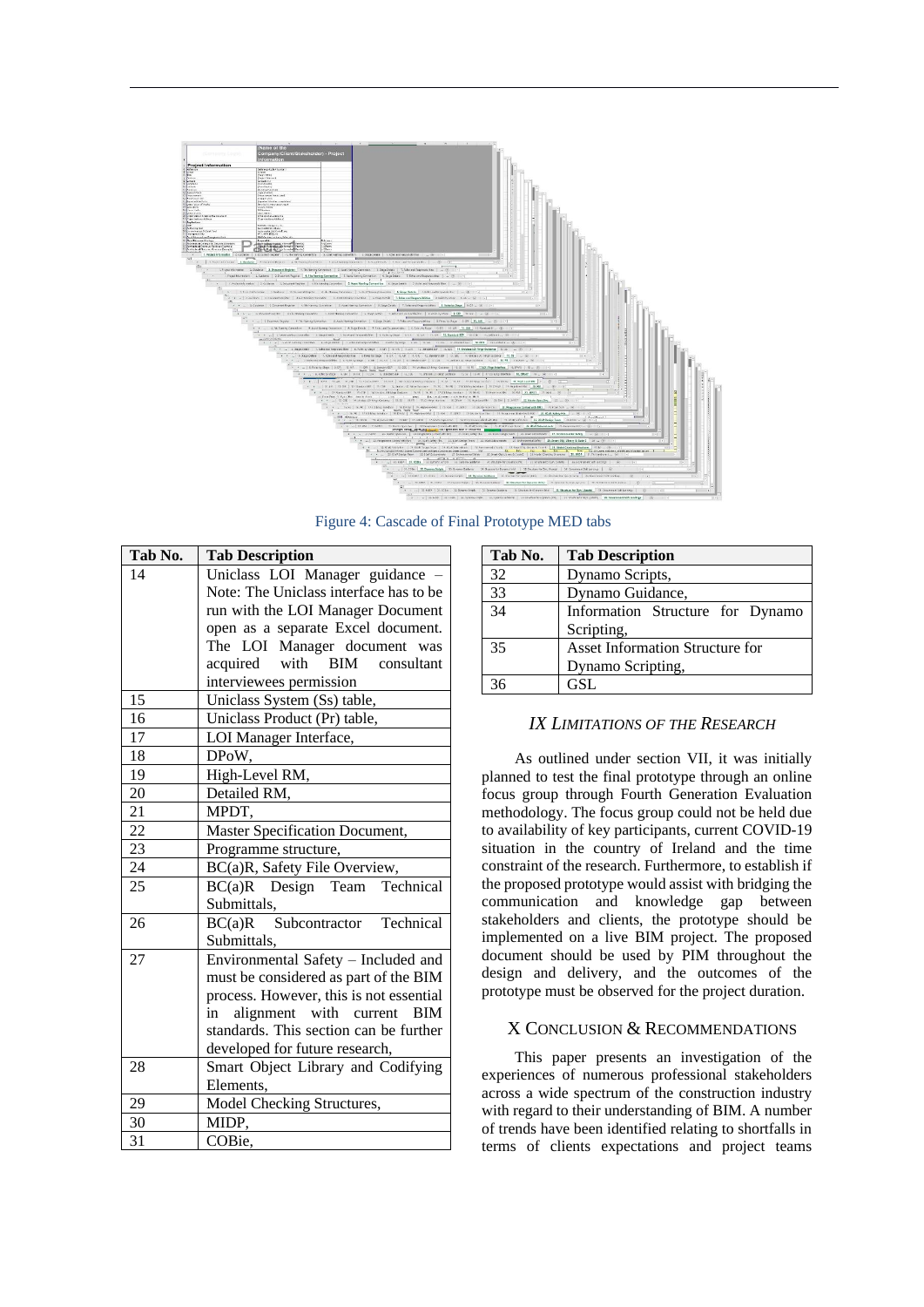delivery in terms of BIM outcomes. This shortfall is evident across all stages of the asset life cycle despite the existence of well-established international standards to support the process. The research has pointed to a clear requirement for better mechanisms to allow the clients information requirements to be accurately defined. As a result of the findings of both the literature review and qualitative interview process the author has developed a prototype information management tool, building on existing frameworks, which should provide improved mechanisms for managing the capture, specification and delivery of clients information requirements. This research aimed to identify communication and knowledge gaps in the BIM process at different stages of the project, where BIM has been implemented. It is evident from the literature reviewed and the interviews conducted that information out of the BIM process is where clients benefit the most. 3D aspect of the BIM process is where design and construction teams would benefit from the process assisting with design coordination before the physical delivery. BIM models tend to confuse clients when brought in the picture of a project. Furthermore, most recent ISO 19650 standards have moved away from modelling in BIM and highlights the importance of information data management through the BIM process.

The action research and qualitative interview methodology routes investigated and selected in alignment with research objectives allowed for detailed examination of the barriers of BIM when communicating between project team stakeholders and clients. Action research methodology assisted with the production of solution prototype one, which was then further developed after interview findings.

Final Prototype has been developed to assist in reducing the communication and knowledge gap between design and construction team professionals and clients involved in the BIM process. Relevant BIM standard documentation included in the final prototype solution were gathered from various sources and some of which were produced by the author in alignment with the current standards in place. The solution derived from the research and interview findings aimed to bring all BIM standard documentation in one place and in a logical order. Therefore, making it easy to follow and understand for all parties involved, especially when it comes to meeting the clients requirements and expectations.

In terms of future research, the proposed final prototype should be implemented on a live BIM project, supporting PIM. This could not be achieved as part of this research, due to time constraint of the CE. The time for full testing of the solution would be full duration of a BIM project, from design through to handover. This would then establish further refinements required for the solution, making it more

efficient and further addressing the knowledge and communication gap between design and construction teams and most importantly clients in the involved in the BIM process.

## **REFERENCES**

- Al Ahbabi, M., & Alshawi, M. (2015). BIM for client organisations: a continuous improvement approach. *Construction* Innovation, 15(4), 402-408. https://doi.org/10.1108/ci-04-2015-0023
- Almuntaser, T., Sanni-Anibire, M., & Hassanain, M. (2018). Adoption and implementation of BIM – case study of a Saudi Arabian AEC firm. *International Journal of Managing Projects in Business,* 11(3), 608-624. https://doi.org/10.1108/ijmpb-05-2017-0046
- Ashworth S., Tucker M. & Druhmann C. (2016). Integration of FM expertise and end-user needs in the BIM process using the Employer`s Information Requirements (EIR). Retrieved from: https://www.researchgate.net/publication/3017767 75
- Ashworth S., Tucker M., Druhmann C. (2016). The Role of FM in Preparing a BIM Strategy and Employer's Information Requirements (EIR) to Align with Client Asset Management Strategy. *15th Euro FM Research Symposium, Euro FM Research Papers* 2016. Retrieved from: https://www.researchgate.net/publication/3017769 04
- Ashworth, S., Tucker, M. & Druhmann, C. (2019). Critical success factors for facility management employer's information requirements (EIR) for BIM. *Facilities,* 37(1/2), 103-118. https://doi.org/10.1108/f-02-2018-0027
- Bosch-Sijtsema, P., Gluch, P., & Sezer, A. (2019). Professional development of the BIM actor role. *Automation in Construction,* 97, 44-51. https://doi.org/10.1016/j.autcon.2018.10.024
- BSI Standards Publication (2018). BS EN ISO 19650- 1:2018 Organization and digitization of information about buildings and civil engineering works, including building information modelling (BIM) - Information management using building information modelling - Part 1: Concepts and principles. *BSI Standards Publication.* Retrieved from

https://shop.bsigroup.com/ProductDetail/?pid=000 000000030389655

BSI Standards Publication (2018). BS EN ISO 19650- 2:2018 Organization of information about construction works — Information management using building information modelling — Part 2: Delivery phase of assets. *BSI Standards Publication.* Retrieved from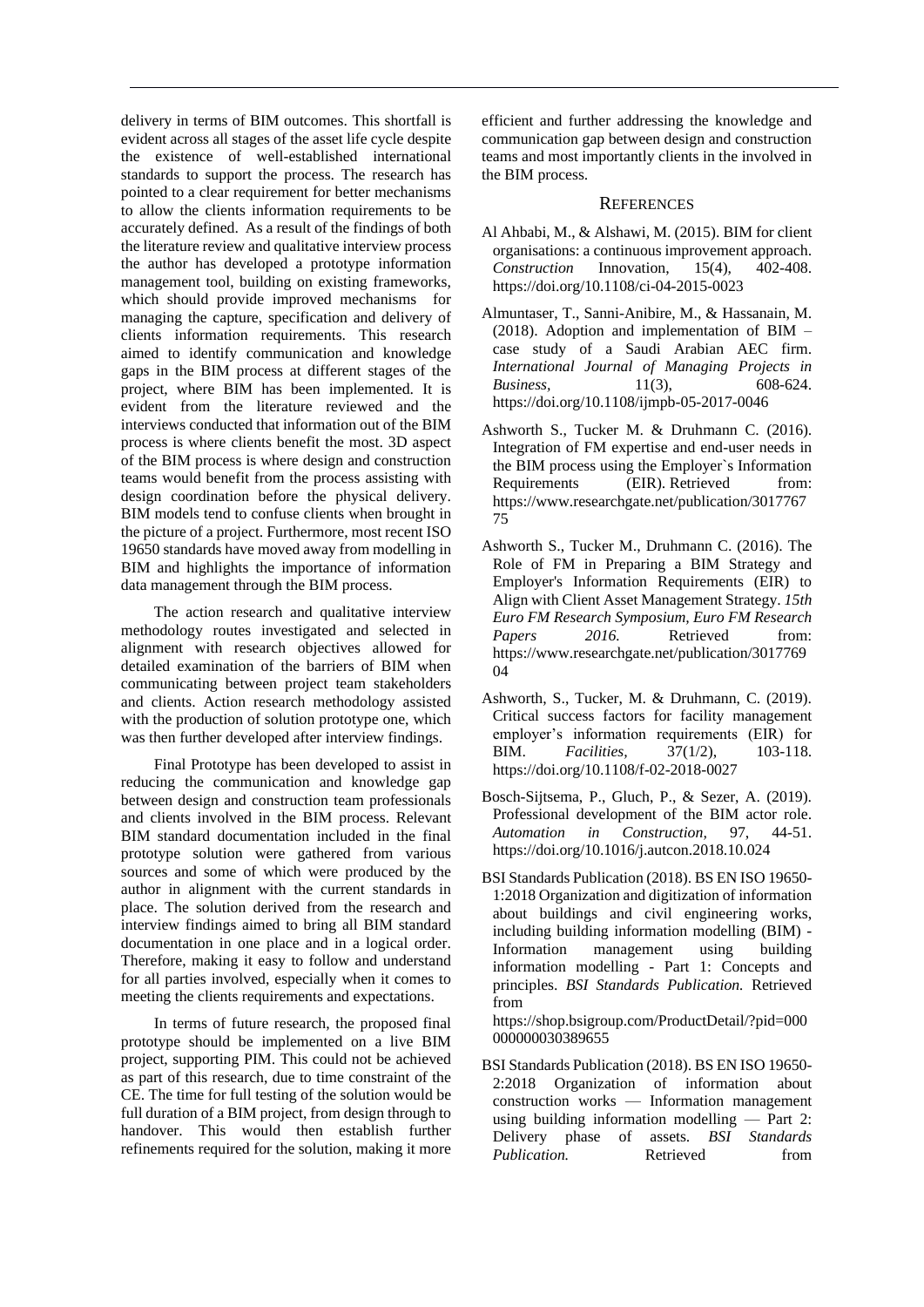https://shop.bsigroup.com/ProductDetail/?pid=000 000000030389655

- BSI Standards Publication (2014). PAS 1192-3:2014 Specification for information management for the operational phase of assets using building information modelling. *BSI Standards Publication.* Retrieved from: https://shop.bsigroup.com/ProductDetail?pid=0000 00000030311237
- BSI Group. (2019). A Passport to Global Opportunities and Transformative Collaboration. Retrieved 14 April 2020, from https://www.bsigroup.com/globalassets/localfiles/e n-gb/bsol-construction/bsi-building-informationmodelling-report.pdf
- BSI Group. (2020). BIM Building Information Modelling Certification. Retrieved 6 April 2020, from https://www.bsigroup.com/en-IE/Building-Information-Modelling-BIM/
- Dakhil, A., Underwood, J. and Alshavi, M. (2016), BIM benefits-maturity relationship awareness among UK construction clients. In: First International Conference of BIM Academic Forum. [online] *Glasgow: First International Conference of BIM Academic Forum.* Retrieved from https://www.researchgate.net/publication/3083759 97
- Dakhil, AJ, Underwood, J and Alshavi, M. (2019), Critical success competencies for the BIM implementation process: UK construction clients, *Journal of Information Technology in Construction (ITcon),* 24 , pp. 80-94, Retrieved from https://www.itcon.org/2019/5
- Gao, X., & Pishdad-Bozorgi, P. (2019). BIM-enabled facilities operation and maintenance: A review. *Advanced Engineering Informatics,* 39, 227-247. https://doi.org/10.1016/j.aei.2019.01.005
- Georgiadou, M. (2019). An overview of benefits and challenges of building information modelling (BIM) adoption in UK residential projects. *Construction Innovation,* 19(3), 298-320. https://doi.org/10.1108/ci-04-2017-0030
- Hadzaman, N., Takim, R., & Nawawi, A. (2015). Building Information Modelling (BIM): the impact of project attributes towards clients' demand in BIM-based project. *Building Information Modelling (BIM) In Design, Construction and Operations,* 149, 59-69. https://doi.org/10.2495/bim150061
- Heaton, J., Parlikad, A., & Schooling, J. (2019). Design and development of BIM models to support operations and maintenance. *Computers in Industry.* 111, 172-186. https://doi.org/10.1016/j.compind.2019.08.001
- Hu, Z., Tian, P., Li, S., & Zhang, J. (2018). BIMbased integrated delivery technologies for intelligent MEP management in the operation and maintenance phase. *Advances in Engineering Software*, 115(1), 1-16. https://doi.org/10.1016/j.advengsoft.2017.08.007
- Husain, A., Razali, M., & Eni, S. (2018). Stakeholders' expectations on building information modelling (BIM) concept in Malaysia. *Property Management,* 36(4), 400-422. https://doi.org/10.1108/pm-02-2017-0013
- IBM Corporation. (2016). Investigating the case for lifecycle asset information integration for infrastructure and buildings. IBM. Retrieved from https://www.ibm.com/casestudies/u787559y73586r76
- Lewis, R., & McPartland, J. (2017). Nondefault loss allocation at central counterparties. *The Journal of Financial Market Infrastructures,* 6(1), 29-44. http://doi.org/10.0.83.66/jfmi.2017.082
- Li, J., Hou, L., Wang, X., Wang, J., Guo, J., Zhang, S., & Jiao, Y. (2014). A Project-Based Quantification of BIM Benefits. *International Journal of Advanced Robotic Systems,* 11(8), 123. https://doi.org/10.0.22.140/58448
- Lindblad, H. (2018). Black boxing BIM: the public client's strategy in BIM implementation. *Construction Management and Economics,* 37(1), 1-12.
	- https://doi.org/10.1080/01446193.2018.1472385
- Mahamadu, A., Mahdjoubi, L., Booth, C., Manu, P., & Manu, E. (2019). Building information modelling (BIM) capability and delivery success on construction projects. *Construction Innovation,* 19(2), 170-192. https://doi.org/10.1108/ci-03-2018- 0016
- Munir, M., Kiviniemi, A., & Jones, S. (2019). Business value of integrated BIM-based asset management. *Engineering, Construction and Architectural Management,* 26(6), 1171-1191. https://doi.org/10.1108/ecam-03-2018-0105
- Oraee, M., Hosseini, M., Edwards, D., Li, H., Papadonikolaki, E., & Cao, D. (2019). Collaboration barriers in BIM-based construction networks: A conceptual model. *International Journal of Project Management,* 37(6), 839-854. https://doi.org/10.1016/j.ijproman.2019.05.004
- Papadonikolaki, E., van Oel, C., & Kagioglou, M. (2019). Organising and Managing boundaries: A structurational view of collaboration with Building Information Modelling (BIM). *International Journal of Project Management,* 37(3), 378-394. https://doi.org/10.1016/j.ijproman.2019.01.010